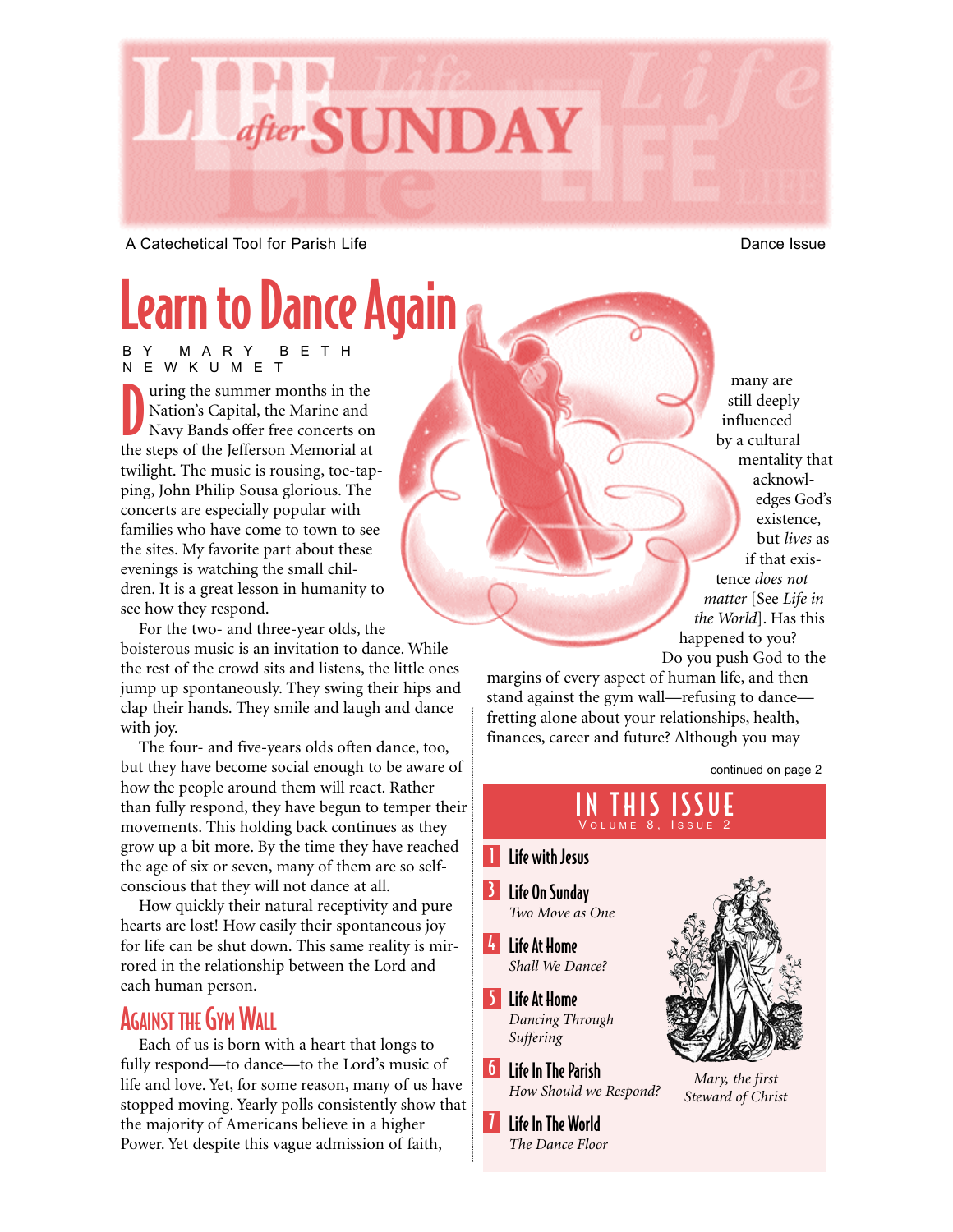

continued from page 1

believe that God is out there somewhere, do you embrace his living Presence in your surroundings? Do you see his offered hand?

For Christians, this is the glorious invitation to an intense interior human life. We say we believe in God. We say we trust him. But Someone is actually beckoning us to move from an experience of a remote, far away God to a living Presence who is personally loving us through every aspect of daily life. How do we learn to dance with the Risen One who longs to live in intimate relationship with each one of us here and now?

## **THE FIRST STEPS**

The great saints of the Church have written extensively about the classical path of the interior life. In the first "purgative" stage, you begin to go back to your origins: to an awareness that you were created to live in relationship with the Mystery of God. It is like hearing the band music again as an adult and recognizing your natural desire to fully respond. *[Editor's note—We have explored the first steps of the purgative stage in these past issues of Life After Sunday: Wonder, Open, Trust, Assent.]*

In wonder and awe, you are drawn to the One True God. If there is an openness in your heart, you follow the attraction! You start paying attention. But this intriguing Mystery will still seem distressingly removed from your daily life. Don't stop moving! Follow your desire to go further. As you pursue the Mystery in the life of the Church, this remote Presence will become more and more specific. You will become increasingly receptive to the promptings of the Spirit of

love between the Father and Son and trust how this initiative is transforming you personally. Gradually, the purity of your heart will be restored: the Presence for you will become concrete. You will recognize his Body in the family members, friends and strangers who surround you. You will recognize his invitation to love them as he loves them. You will be ready to dance.

# DANCE WITH A BODY

In the next stage of the interior life, you will realize that your whole life and all human life becomes a divine dance of love. St. John of the Cross calls this the "illuminative" phase. In love, you are lit up inside. With a childlike gaze at your surroundings, the Lord who was once so remote is intimately near. "I will live with them and move among them, and I will be their God and they shall be my people," says the Lord (2 Cor 6:16).

The people and circumstances of your life are now the way you encounter the Body of Jesus Christ. Suddenly, household crises, health problems, financial worries and the way you take care of everyone in your life are all part of the dance with this One who holds you securely—and knows all the steps.

The fruit of this deep companionship is genuine Christian joy. Now nothing in life can crush you with sorrow or fear. Even suffering is just another part of the dance. Through the Spirit in the life of the Church, the Lord gently prompts you, gauges the depth of your response back, and then leads you further, deeper still along the path created just for you.

## LET THE LORD LEAD

If you have begun to experience your life as an intimate dance with the Lord of love, do not be afraid of the places he wants to take you. You are called to something that you are not leading, and you are not going there alone! Growing in union with Jesus is the only way to the intensity and passion of a fully human life. continued on page 8

# Life After Sunday

President John M. Capobianco

Vice President Mary Beth Newkumet

Executive Assistant Jessica K. Love

Theological Advisor Msgr. Lorenzo Albacete

Life After Sunday is a catechetical tool for parish life created by Lumen Catechetical Consultants, Inc., a 501(C)3 notfor-profit educational consulting firm that helps Catholic organizations communicate a life with Christ lived fully through his Church. @ Copyright 2001, 2002. May not be reproduced without permission granted.

#### **Lumen Catechetical Consultants, Inc.**

P.O. Box 1761 Silver Spring, MD 20915 1-800-473-7980 or 301-593-1066 Fax: 301-593-1689 www.lifeaftersunday.com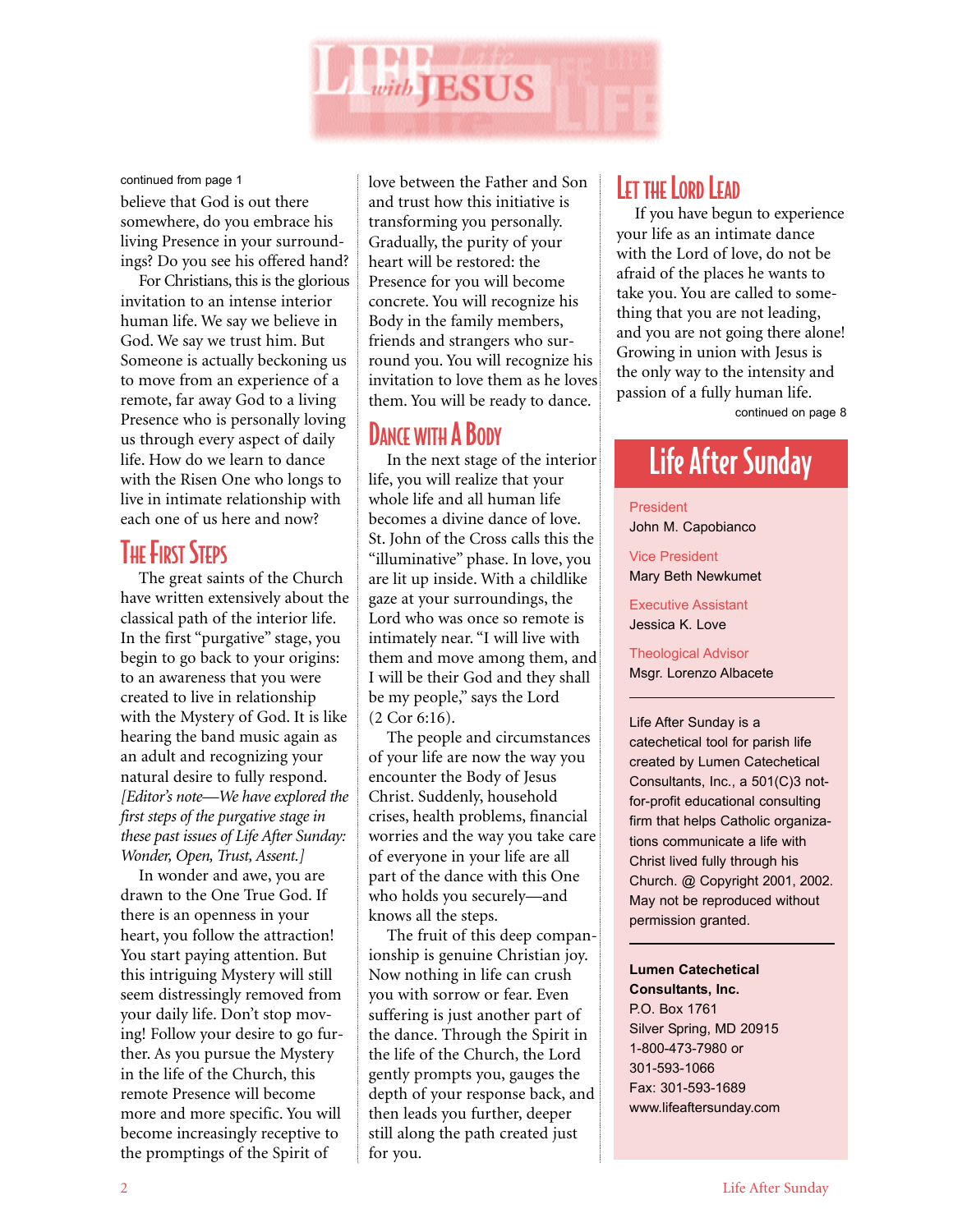

# Two Move As One

Some Christians come to M<br>
on Sunday and wonder wh<br>
they don't get much out of ome Christians come to Mass on Sunday and wonder why the liturgy. Perhaps it is because they are dancing with a stranger, instead of with Someone they love. While dancing with a stranger can be awkward and unsettling, dancing with a Spouse is a completely different experience. The two are intimately known to each other, so their bodies move as one.

Even couples with little rhythm can anticipate each other's movements with real passion and joy.

The life of Christ, the Bridegroom,

and his Church, the Bride, is not meant to be a dance of strangers. This is why the Church

# Prayer of a Receptive Dancer

L ord, grant that I may always allow myself to be guided by you, always follow your plans and perfectly accomplish your holy will. Grant that in all things, great and small, today and all the days of my life, I may do whatever you require of me. Help me respond to the slightest prompting of your grace so that I may be your trustworthy instrument for your honor. May your will be done in time and in eternity—by me, in me and through me. Amen. —St. Teresa of Avila ❖

asks the faithful to pursue the encounter with Christ through daily prayer, frequent Confession and the Mass. These and other exterior practices offer each one of us an opportunity to enter more deeply into relationship and become participants in this intimate dance of love.

### **GIVING AND RECEIVING**

On Sunday, through the work of the Holy Spirit, the Son pours his divine life and love into us by offering himself in the sacrifice

to his Father. The depth of our receptivity to his living Presence lies in the childlike purity of our hearts, minds, bodies and souls. If you are

having trouble seeing the Risen Jesus in your daily life, perhaps it is because you still do not fully recognize his Presence in the Word, the Eucharist and your fellow parishioners on Sunday. If this is the case, allow your heart to be purified through the Sacrament of Reconciliation, penitential prayer and sacrifice. This is why every Mass begins from this penitential posture, "I confess to Almighty God, and to you my brothers and sisters, that I have sinned through my own fault…" With this grace, with this admission, the Holy Spirit will help you become more receptive to an encounter with the living Jesus. Christ's full offering of himself—and our full reception of that offering on Sunday—is the essence of the divinely human dance.

# Getting There

T he Church first offers the Sacraments of the Eucharist and Reconciliation to children at age seven, commonly known as the "age of reason." At seven, children are capable of a tremendous receptivity to Christ in the Eucharist. But the simultaneous opportunity for confession acknowledges the fact that even at this young age, they have begun to shut out the Lord through sin and the burdens of earthly life. How can adults help them keep their natural receptivity? Sharing your affection for the Blessed Mother is an especially effective way to help children continue to dance with Christ. If you have a child in your life, provide him or her with sacramentals such as Marian statues, rosaries and medals. These tangible signs of a relationship with the Mother of God can remind growing children of her maternal love and care throughout their lives. ❖

"We shall not be saved by a formula but by a Person," proclaims Pope John Paul II, "and the assurance which he gives us: I am with you!" (*Novo Millennio Ineunte #29).* The life of the Church, nourished on Sunday and lived each day of the week, is where we engage in a dance of love, *completely dependent* on the movements of this One who has promised to remain united with his Bride until the end of time. The joy that springs from this fact must become the gift we bring into every aspect of human life, allowing us to remain forever young. ❖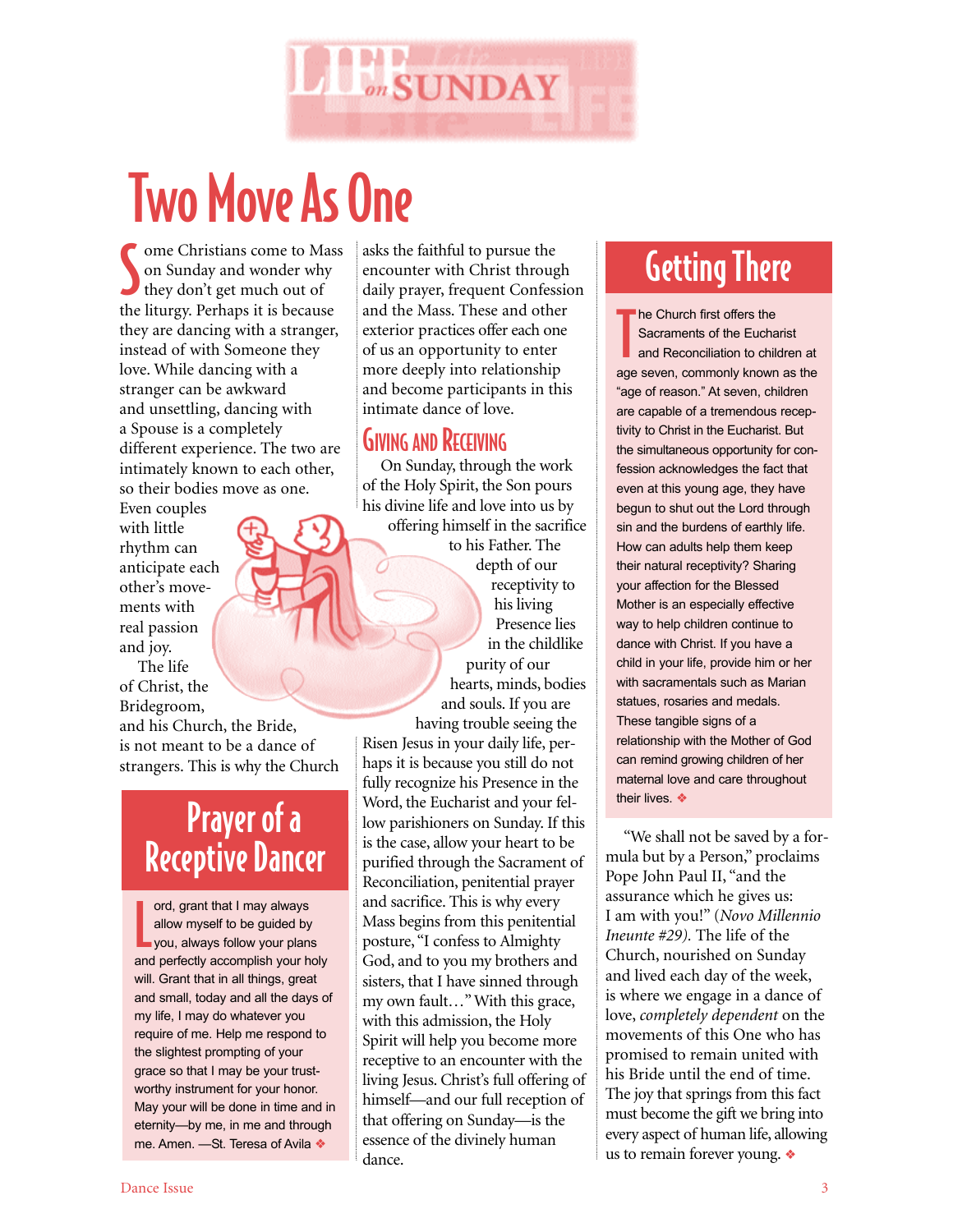

The "childlike" family men<br>
who has learned how to<br>
with the Lord—yielding<br>
promptings and movements he "childlike" family member who has learned how to dance with the Lord—yielding to *his* instead of their own—can sometimes drive less responsive family members crazy. In the most practical household matters, the "childlike" one always looks for the Lord's guidance through personal prayer and grace from the sacramental life of the Church. This one has learned to appreciate the way that the Lord provides—as he always does. But, this expectant outlook can often seem too innocent and impractical to family members who are not dancing.

The glorious fact is that the family member dependent on the living Jesus is not shirking serious adult responsibilities at all. Rather, this one experiences even the most practical aspects of daily life in a deeper way. The lover of Christ

# Getting There

From reading the lives of the<br>from reading the lives of the<br>saints. These "most responsive" very family can greatly benefit from reading the lives of the dancers recognized a living Presence at work in their lives, and pursued a life with him to eternity in complete trust and surrender. The intercession of the saints is one of the great treasures of the Church. This treasure is yours! Include a petition to the patrons of everyone in your family during nightly prayers. Substitute a saint's story once in a while in place of your usual nightly reading. The saints' stories are full of their humanity, sufferings, frustrations and joys. But at the heart of the ebb and flow of their lives is a startling relationship with Jesus Christ. ❖

sees the bigger picture, so he or she doesn't get bogged down in the fears and insecurities of the uncertain path of everyday life. Sadly, those same fears and insecurities rule the lives of those who are attempting to dance alone.

 $at$  HOME

When scorned by the family members around them, "childlike" believers should find joy in the fact that their witness brings Christ into burdened hearts longing to be joyful and free! This is the privileged path of the saints of the Church. These great dancers *also* confounded the people around them with a dependence and joy that was not of this world. But they also lovingly persevered in bringing his Presence—living in them—to the reluctant ones around them.

### DANCE PARTNERS

Is this what the Lord is asking you to do in your own family? Are you the one he is calling to teach the others how to dance? If you have two left feet, don't worry! All you have to do is act, and he will guide your movements.

The lives of the saints show us many examples of how the Lord uses his dance partners to teach others to live in joyful expectation of the Lord's practical guidance and real support. St. Maximilian Kolbe and his friars had a publication dedicated to devotion to the Blessed Mother called *The Knight*. Although St. Maximilian wasn't sure where all the resources would come from, he still felt deeply called to act. And so he did: "I

remember a certain fact that happened in 1922, when the

first issue of *The Knight* was ready to be sent to the printers. We had to make a down payment of 500 marks. I had not been allowed to contract debts nor to ask for a loan; I was, therefore, seriously embarrassed. To get to the printing shop I had to pass through the church. There on the Immaculate's altar I found an envelope with 'For the Immaculate' written on the outside. When I opened it, I found exactly 500 marks. Can one say that only by mere chance the offering happened to be just the amount I needed and had prayed for with such fervor? As for me, I cannot at all affirm that this was a case of pure chance. We call 'chance' those happenings of which we don't know the cause. But God knows all and directs all; that is why I honestly confess that in this case it was not a question of a miracle, but of a favor, a real favor, from the Immaculate. And for this favor granted me I still thank her with all my heart."

St. Maximilian saw the hand of the Lord and his Mother in the very practical way his printer bill was paid. These same financial concerns have everything to do with how you and your family learn to dance with the Lord. With a childlike expectation and love, keep going along the path he has set for you and then watch his amazing moves! Just one open heart can ease the burdened hearts of the others and get the whole family dancing. ❖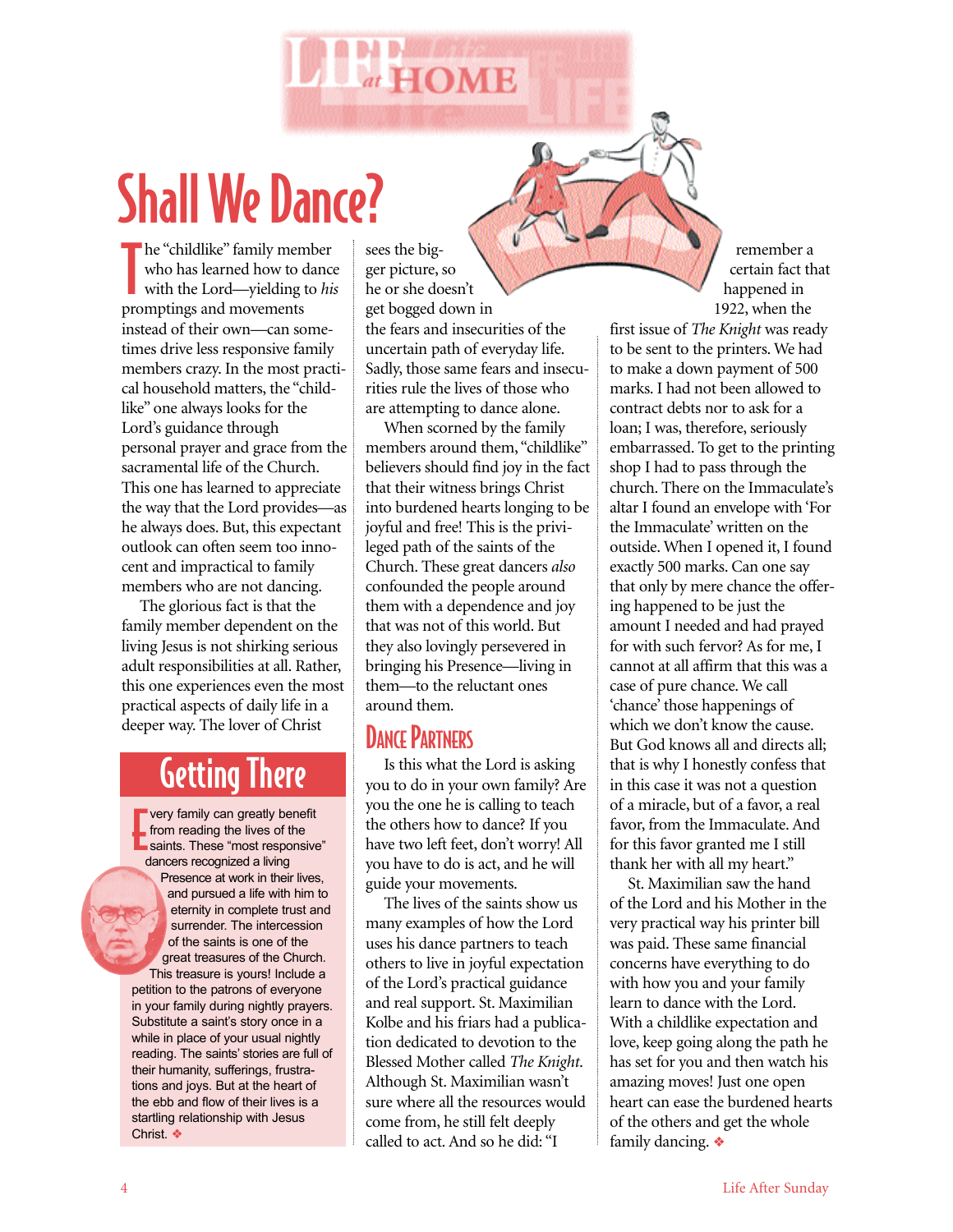# Dancing Through Suffering

#### B Y J O H N M. C A P O B I A N C O

I f you are thinking "What are these people talking about? **How could I possibly know** when God is asking me to dance? I pray and I get no response… nothing! Not even a thanks for stopping by… much less an invitation to dance!" Well, one sure way you know that God is asking you to walk out on that dance floor is when you have a personal brush with suffering, any kind of suffering. Has an illness, a tragedy, or an affliction ever hit you or your family? Well then, rest assured, you've been asked to dance.

### OH GOD, NOT ME

When illness strikes the human person, the presence of the suffering Christ becomes almost palpable. What is your first reaction when you get that first inkling that illness looms? "Oh God, not me!" may be your first thought as you plaster yourself against the dance hall wall. Many people stay right there and become bitter. As the reality of suffering sets in, however, the question may also change to "Oh God, *why* me?" God's answer to this very personal question may be so simple that most people don't see it. "Because I want to be near you," is his unrelenting

reply. "I want my love alone to be more than enough for you in this world, I want to shine through you so that others may know the power and the joy of living in me." Your personal response to this invitation—to the plain hard reality of everyday human suffering—indicates your willingness to dance with the Lord. Will you let the fear of this embrace emotionally harden you or will you place your hand in his?

# "HAPPY ALTHOUGH SUFFERING"

Can you retain your joy for life, even through suffering?

He gives you all the grace you need to respond. But he will not force you out on that dance floor. He will simply stand and beckon. "Only those who are saved, only children of grace, can in fact be bearers of Christ's cross," says Edith Stein (St. Teresa Benedicta of the Cross). "To suffer and to be happy although suffering, to have one's feet on the earth, to walk on the dirty and rough paths of this earth and yet to be enthroned with Christ at the Father's right hand, to laugh and cry with the children of this world and ceaselessly sing the

# The Church Relies on Those Who

The Church relies heavily on the support of those who are tried by<br>illness: their sacrifice is sometimes little understood, but, when<br>combined with intense prayer, it has a mysterious efficacy for the<br>intense of the combin illness: their sacrifice is sometimes little understood, but, when propagation of the Gospel and the welfare of the whole People of God." –John Paul II on the Ninth World Day of the Sick (Feast of Our Lady of Lourdes)

"Never let anything so fill you with sorrow as to make you forget the joy of the risen Christ." –Mother Teresa of Calcutta ❖



praises of God with the choirs of angels—this is the life of the Christian until the morning of eternity breaks forth."

In the Congregation of the Causes of the Saints, one thing that the "saintmakers" look for—especially in men and women who experienced great suffering in life—is the presence of Christian joy. If there is no joy, they are not declared saints. The only way you can keep your joy through suffering is by taking his hand and allowing his grace to lead your dance. Then your life will become an intimate dance with this One who has much more than this life to offer. Then like the psalm—even in the midst of suffering—you will be transformed into a living song of praise: "For me you have changed my mourning into dancing, you removed my sackcloth and girded me with joy. So my soul sings psalms to you unceasingly, O Lord my God, I will thank you for ever" (Psalm 30). ❖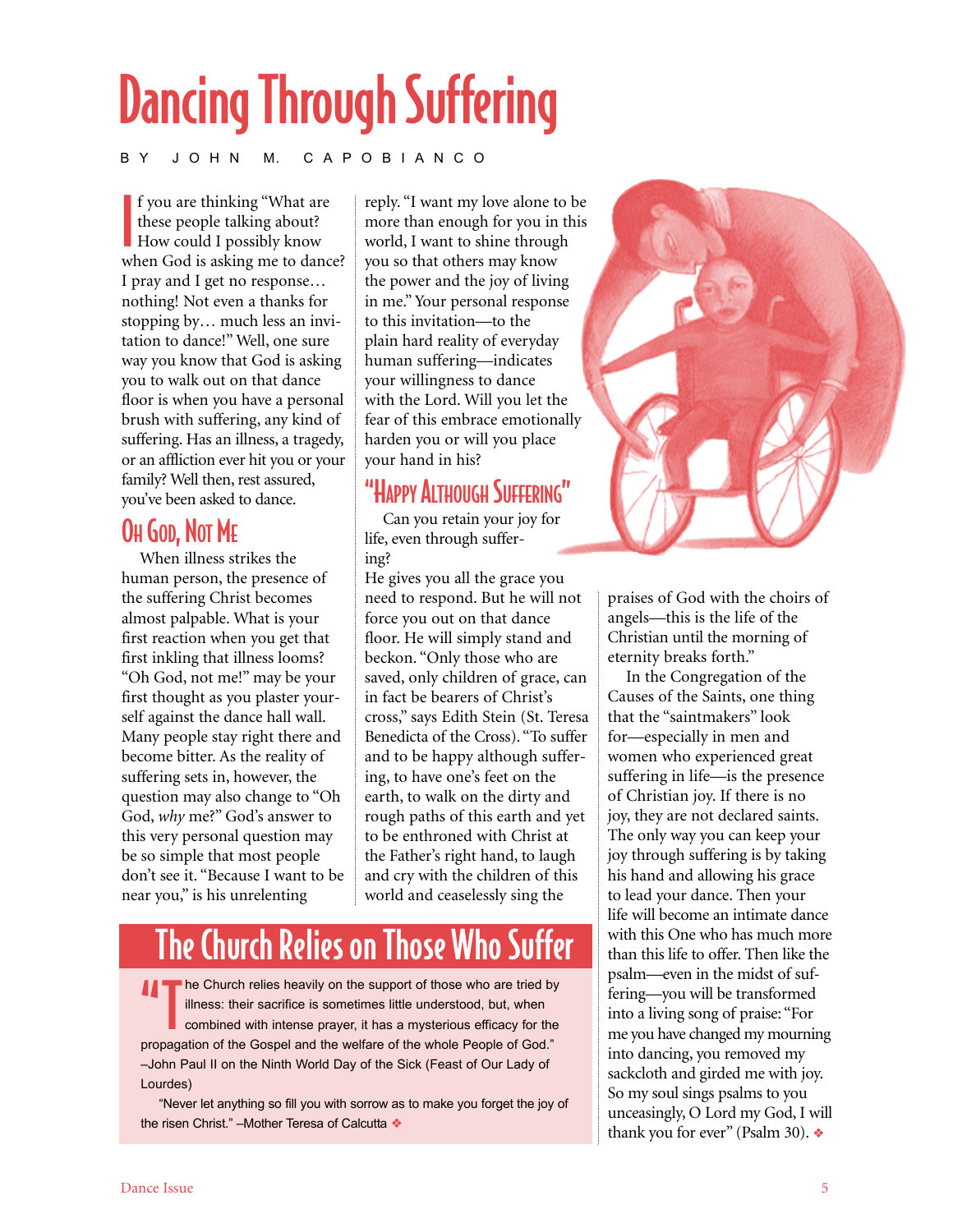

# How Should We Respond?

Editors Note: *The parish is the place where the Lord provides his joyful Presence to the local community. Through the offer of friendship, services and resources, the parish community strives to ensure that no one has to settle for less than a fully human life. But before parishioners can dance with the neighbors, the parish family must continually ask themselves how the Lord is leading them to respond to the needs of his people. Through prayerful reflection, the offerings of each parishioner can ensure that no one is left out on the sidelines.*

ave you ever had the experience of planning to go to dinner with some friends ave you ever had the experience of planning to go to and one of them asks, "Where would you like to go" and you respond, "It doesn't make any difference." This should be our mind set before God. Our attitude should be one of detachment from ourselves and of surrender to God's will. The attitude should be "It doesn't make any difference. Whatever you want God. If you want me to use my gifts in this way, then that is fine. If you want something else, that is fine as well." In other words

our response to God should flow from a total giving over of our will, mind and heart to God. We are called to let go of our preferences before God. This should be true if we are talking about prayer or a fasting or almsgiving. It should be true if we are talking about giving of our time or talent or treasure. Whatever you want God. It doesn't make any difference to me.

Almsgiving is a spiritual discipline that relates directly to the gift of our treasure, as well as our time and talent. If we recognize

that everything we have is borrowed, then I believe that one of the first questions that we must ask ourselves about our treasure is, "How much or what percentage of my treasure, my money, is the Lord leading me to give away? How much do I give away?" And only after this question is

answered do we then ask the next question: "Where does God want

# A Stewardship Parish

The Risen Jesus wants to move in the world with our cooperation. This requires a real understanding of how our gifts are to be used in practic ways to bring Christ's love and care into the communities that surroune "God wi he Risen Jesus wants to move in the world with our cooperation. This requires a real understanding of how our gifts are to be used in practical ways to bring Christ's love and care into the communities that surround us. redemption and sanctification," wrote the U.S. bishops in their pastoral letter, Stewardship: A Disciple's Response, " and such collaboration involves stewardship in its most profound sense." For more about stewardship as a way of life in your parish, contact the International Catholic Stewardship Council at (202) 289- 1093 or visit www.catholicstewardship.org ❖

me to give this money? To which need is God inviting me to respond? What are God's priorities in my giving? What is God's will for me?"

## PRAY OVER YOUR GIVING

If you and I give alms to a charity without praying about it then there is a good chance that we are in control of our giving rather than God, that we are at the center of our giving, rather than God. If you or I fast based solely on our personal decision to do something nice for the Lord, then we are at the center of our lives, rather than God. The same



is true for prayer. If we spend our entire prayer time on our own agenda, with out surrendering to God's agenda,

then we are at the center even of our prayer time with God.

God wants to have center stage in our lives. If we want to do something for the Lord then we should let the Lord be Lord in

our lives. We should do whatever the Lord wants us to do. This is the conversion of the heart that we all must experience. This is, I believe, what it means to "Turn away from sin and be faithful to the Gospel." Let us pray for one another that with God's grace, we may respond to God's call and to God's love. — *Msgr. William English, Pastor, St. John the Evangelist Church, Silver Spring, Maryland* ❖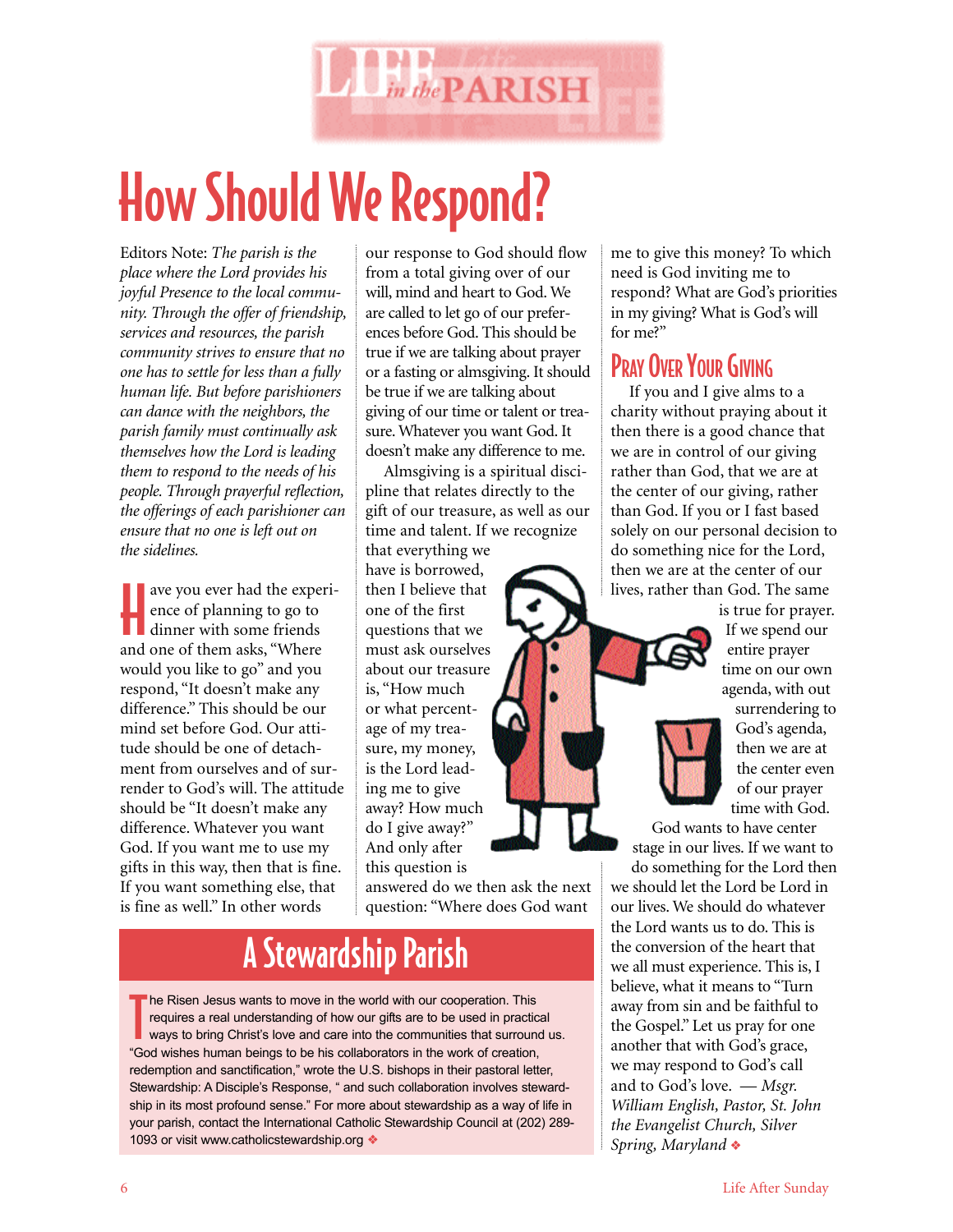

# The Dance Floor

T oday, many Americans are reluctant to bring their faith out into the world. "Many people, including many who regularly attend services, seem to see religion as a strictly private matter that has no place in the public square, especially in a country that is becoming more religiously diverse by the day," writes Luis Lugo, director of the religion program at The Pew Charitable Trusts.

Yet in their attempt to be "kind and respectful," Christians who keep their faith "a strictly private matter" stop the Lord's intimate dance of life and love from bringing about a fully human culture.

### **FULLY RESPONDING**

In every age, the Lord uses those who have fully responded to him to be a recognizable sign of his Presence in the world. During the American Depression of the 1930s, Christ used the complete receptivity of Peter Maurin and Dorothy Day, co-founders of the Catholic Worker movement. Some critics have missed the primacy of Christ in Maurin and Day's radical social activism. But for them—and for all his other great lovers recognizing his Risen Presence was the first step in their dance out into the world. According to Day, their's was a life of "seeing Christ in others, loving the Christ you saw in others. Greater than this, it was having faith in the Christ in others without being able to see him. Blessed is he that believes without seeing."

What was particularly radical about the earliest days of the Catholic Worker movement was that Maurin and Day did not try to force belief on the people they served. Instead, they welcomed Jesus in love. They set up houses in the New York Bowery and provided hospitality to the hungry and homeless people they saw around them. In Christ's name, they also brought the Gospel message of social justice and peace through *The Catholic Worker* newspaper. This is how they offered to teach the people around them how to dance. The heart of their mission was Christ, not politics or activism for their own sake.

# A Beautiful Dancer

coording to Catholic Worker biography of Dorothy Day: "A visitive worker asked Day how long the 'clients' were permitted to stay them stay forever,' Day answered with a fierce look in her ey ccording to Catholic Worker biography of Dorothy Day: "A visiting social worker asked Day how long the 'clients' were permitted to stay. 'We let 'They live with us, they die with us, and we give them a Christian burial. We pray for them after they are dead. Once they are take in, they become members of the family. Or rather they always were members of the family. They are our brothers and sisters ir Christ'."

"If I have achieved anything in my life," she once remarked, "it is because I have not been embarrassed to talk about God." What a beautiful dancer! ❖

fact was recognized by Mother Theresa of Calcutta "who once pinned on Day's dress the cross worn only by fully professed members of the Missionary Sisters of Charity," according to her biography.

This

### **GETTING CLOSE**

Peter Maurin was "opposed to the idea that Christians should take care only of their friends and leave care of strangers to impersonal charitable agencies," writes Jim Forest, former managing editor of *The Catholic Worker.* "Every home should have its 'Christ Room' and every parish a house of hospitality ready to receive the 'ambassadors of God'." This same personal outpouring is called for by Pope John Paul II, as well: "Now is the time for a new 'creativity' in charity, not only by ensuring that help is effective but also by 'getting close' to those who suffer, so that the hand that helps is seen not as

a humiliating handout but as a sharing between brothers and sisters" (Novo Millennio Ineunte, #50).

Don't allow the Lord to wait on the sidelines. Bring him living in you—into the dance of human life! ❖